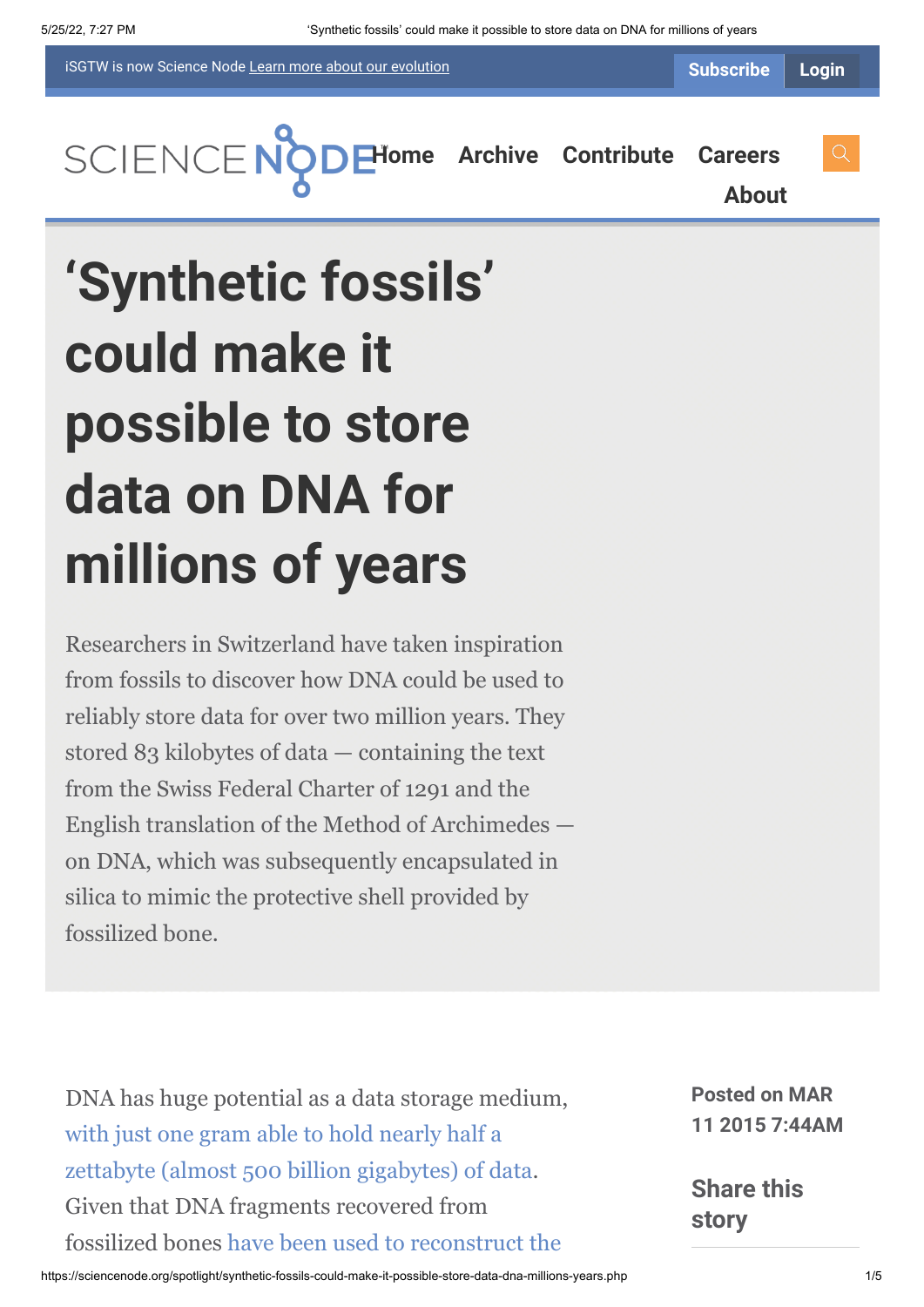

*Image courtesy [Endless Forms Most Beautiful,](https://www.flickr.com/photos/13964815@N00/3309632934/in/photolist-63sJyN-7CJgqt-ae1zYZ-7TqgUV-ERLaB-6gzhs2-ERLGj-jknsWu-a87gs-79DkZG-97G6Mc-bTwqvF-97azAW-5xxC-fHEXRn-NWEdS-51S6Lr-nX2Ru-ERLFN-87KbVQ-6DCAiL-7JQMKU-9pnaFW-oY8Hc5-jQsj2b-hpj6y6-8q3KV9-oXU53k-oFFqMK-oFFc4U-oFEFfr-NWEdE-o3PxW-dfcH-6oKi6i-dAnjzr-6wSkMU-bTHnyk-7iNfPx-7Wybvd-7WuXxi-dZjCMp-5E9pnB-pVDnqP-dHbW9z-afNot6-9eibh5-dzhbiM-a6AMM-6qxjt4) Flickr (CC BY-NC-SA 2.0). This image has been modified.*

genome of animals that died hundreds of [thousands of years ago, the molecule also shows](http://www.nature.com/nature/journal/v499/n7456/full/nature12323.html) promise for long-term data archiving. By contrast, traditional optical and magnetic storage devices are generally only reliable for storing data up to around half a century.

Despite this promise, there are still drawbacks to using DNA as a long-term storage medium. DNA [decays over time, with DNA in bone having a](http://rspb.royalsocietypublishing.org/content/279/1748/4724) typical half-life of around 500 years. However, this is strongly affected by factors such as temperature and moisture, as well as exposure to light and oxygen.

Now, researchers in Switzerland have taken inspiration from fossils to discover how DNA could be used to reliably store data for over two million years. They stored 83 kilobytes of data - containing the text from [the Swiss Federal Charter of 1291](http://en.wikipedia.org/wiki/Federal_Charter_of_1291) and the English translation of the Method of [Archimedes - on DNA, which was subseq](http://en.wikipedia.org/wiki/The_Method_of_Mechanical_Theorems)uently



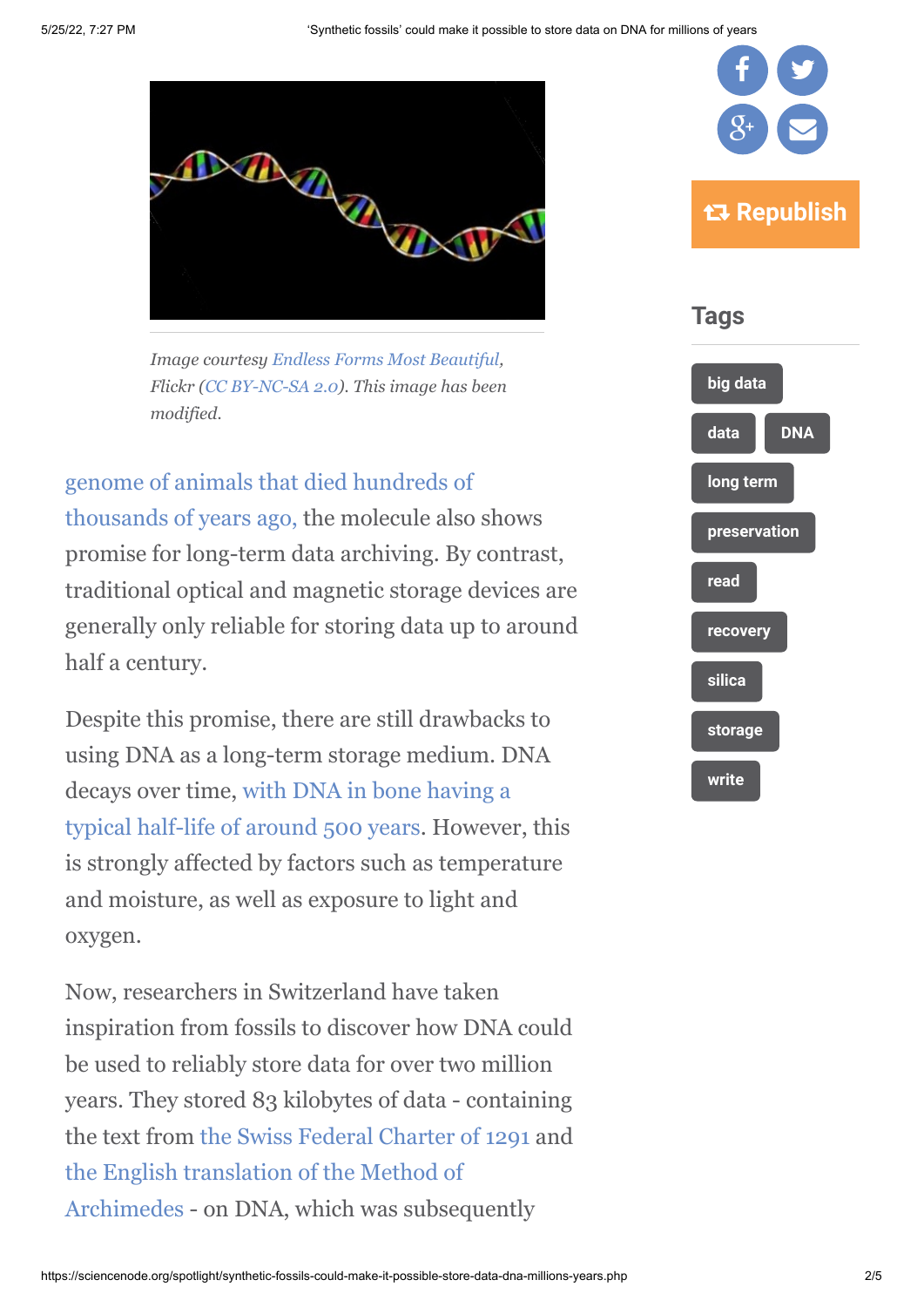encapsulated in silica to mimic the protective shell provided by fossilized bone.

The data was successfully resequenced after the silica-encapsulated DNA had been stored at  $70^{\circ}$ C (158 °F) for one week. The researchers calculated that the DNA had degraded by four half-lives. This is equivalent to storing data on silica-encapsulated DNA at a temperature of around 9  $\rm ^{o}C$  (48  $\rm ^{o}F)$  for 2,000 years. Equally, this means that data could successfully be recovered from DNA encapsulated in silica and stored at the Svalbard Global Seed Vault, where the temperature is  $-18\,^{\circ}\mathrm{C}$  (0  $^{\circ}\mathrm{F}$ ), after more than two million years.

"We have implemented a forward-error correction scheme into the data we store," explains lead [researcher Robert Grass from the Swiss Federal](https://www.ethz.ch/en.html) Institute of Technology in Zurich, Switzerland. "With this we can cope with errors occurring during decay of the DNA molecules... we have a distinct edge over natural DNA when it comes to reconstructing the original data without error".

While Grass believes that storing the DNA at even cooler temperatures could lead to further increased longevity, he says that future work will focus on increasing the stability of DNA at temperatures between  $0-10\textdegree C$  (32-50  $\textdegree F$ ), as this is a more practical value for long-term storage. Longevity could also be increased by adding additional redundancy to the data, but this would mean that more DNA is required per bit stored.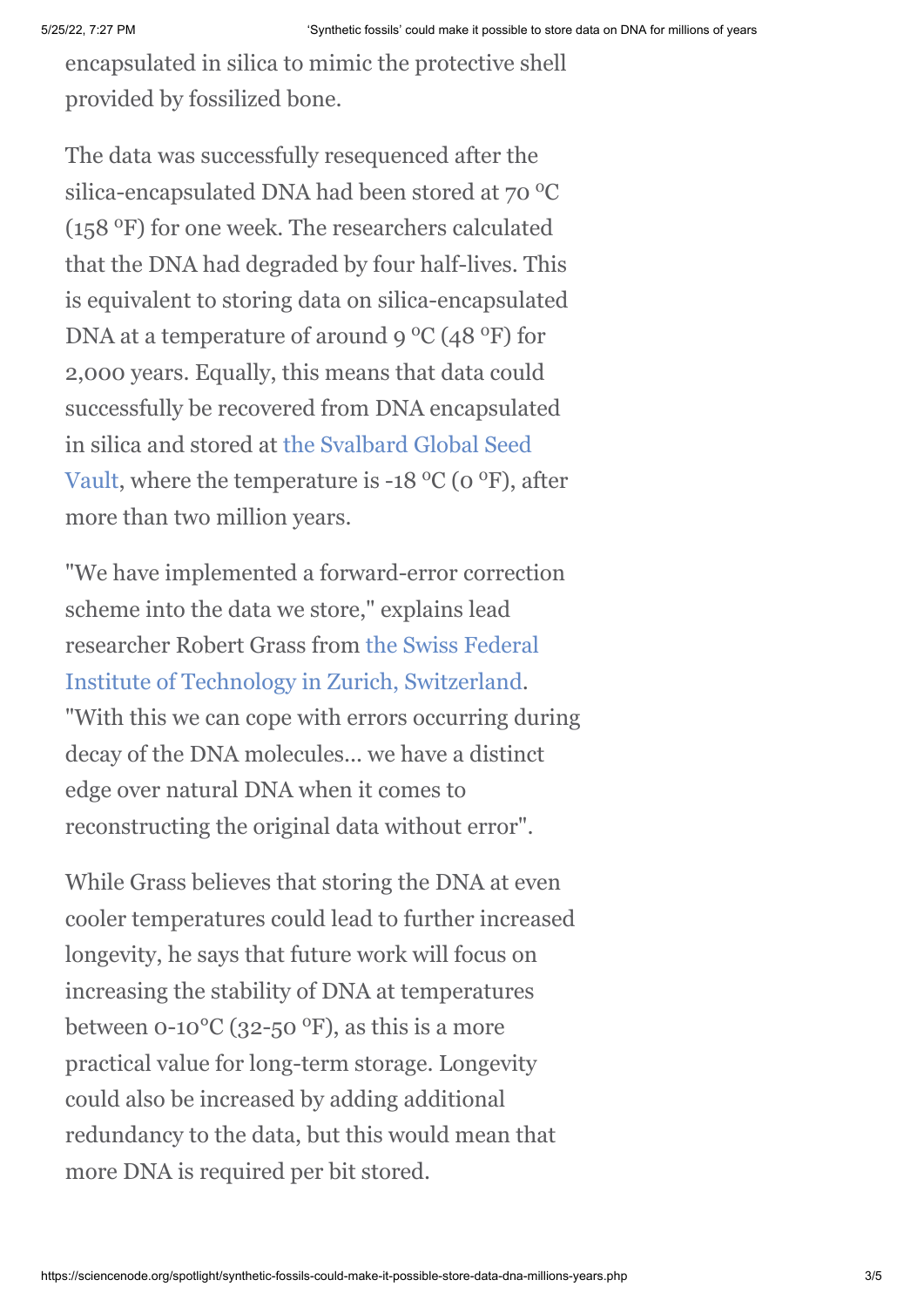"This is very interesting work," says Nick Goldman [of the European Bioinformatics Institute \(EMBL-](http://www.ebi.ac.uk/)EBI), who was not involved in the research. "There are lots of reasons why we might want to preserve DNA better: biobanking for medical reasons, preserving biodiversity, and storing digital information safely are just three examples."

*The research is published in the journal* [Angewandte Chemie](http://onlinelibrary.wiley.com/doi/10.1002/anie.201411378/full)*.*

*- Andrew Purcell*